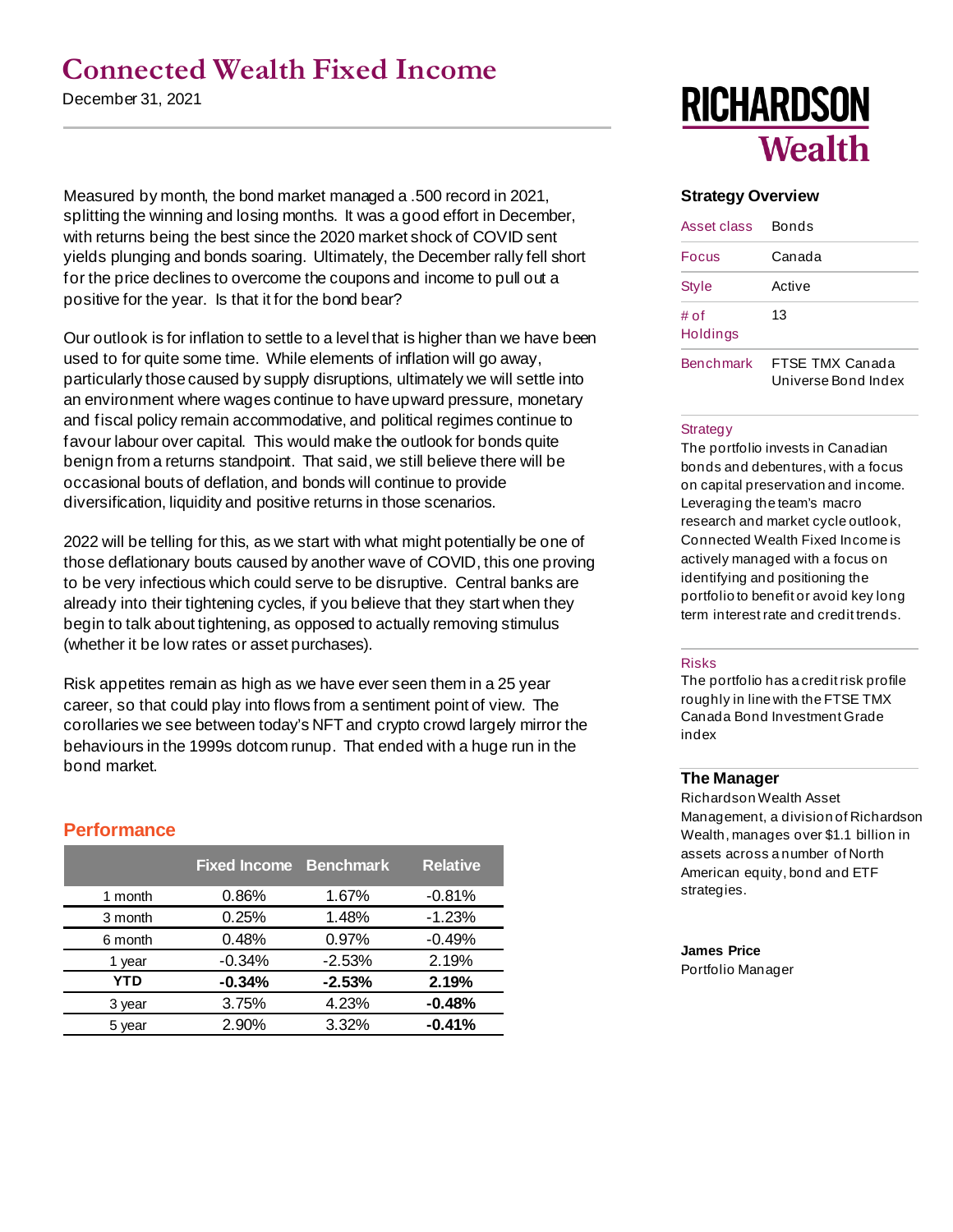#### **Connected Wealth Fixed Income**

December 31, 2021

# **RICHARDSON Wealth**

| <b>Technical Breakdown</b>                |       |             |
|-------------------------------------------|-------|-------------|
|                                           | Index | Portfolio   |
| <b>Weighted Average Yield to Maturity</b> | 1.93% | 1.89%       |
| <b>Weighted Average Term</b>              | 11.11 | 5.10        |
| <b>Weighted Average Coupon</b>            | 2.75  | 2.83        |
| <b>Weighted Average Duration</b>          | 8.41  | 4.52        |
| <b>Annual Coupon Payments</b>             |       | 27.206<br>S |
| <b>Portfolio Cost</b>                     |       | 995.889     |



#### **Portfolio Statement**

|                       |        |                 |        |                  |              |       |       |                 | <b>Market</b> |      |
|-----------------------|--------|-----------------|--------|------------------|--------------|-------|-------|-----------------|---------------|------|
| <b>Issuer</b>         | Coupon | <b>Maturity</b> | Rating | <b>Par Value</b> | <b>Price</b> | Yield | Term  | <b>Duration</b> | Value         | %    |
| Cash Equivalent       | 0.75   |                 | AAA    | 47,000           | 100.00       | 0.75  | 0.03  | 0.03            | \$<br>47.000  | 4.7% |
| Rogers Communications | 4.00   | 6-Jun-22        | BBB+   | 62,000           | 101.31       | 0.95  | 0.43  | 0.43            | \$<br>62,983  | 6.3% |
| Manitoba              | 2.55   | 2-Jun-23        | $A+$   | 61,000           | 102.15       | 1.02  | 1.42  | 1.39            | \$<br>62,435  | 6.3% |
| <b>TELUS Corp</b>     | 3.35   | 1-Apr-24        | BBB+   | 66,000           | 103.44       | 1.78  | 2.25  | 2.15            | \$<br>68,823  | 6.9% |
| <b>NBC</b>            | 2.55   | 12-Jul-24       | BBB+   | 88,000           | 102.16       | 1.67  | 2.53  | 2.42            | \$<br>90.948  | 9.1% |
| Wells Fargo           | 3.87   | 21-May-25       | BBB+   | 70,000           | 105.67       | 2.13  | 3.39  | 3.17            | \$<br>74.269  | 7.5% |
| <b>CIBC</b>           | 4.38   | 28-Oct-25       | BBB-   | 94,000           | 103.50       | 3.39  | 3.83  | 3.48            | \$<br>98.013  | 9.8% |
| <b>RBC</b>            | 4.50   | 24-Nov-25       | A-     | 93,000           | 104.75       | 3.19  | 3.90  | 3.55            | \$<br>97.845  | 9.8% |
| Quebec                | 2.50   | $1-Sep-26$      | AA-    | 83,000           | 104.29       | 1.54  | 4.67  | 4.37            | \$<br>87,254  | 8.8% |
| Canada                | 1.00   | 1-Jun-27        | AAA    | 67,000           | 98.71        | 1.25  | 5.42  | 5.25            | \$.<br>66,191 | 6.6% |
| BC.                   | 2.55   | 18-Jun-27       | AAA    | 94,000           | 104.83       | 1.62  | 5.47  | 5.10            | \$<br>98.626  | 9.9% |
| Ontario               | 1.35   | 1-Dec-30        | AAA    | 99,000           | 94.88        | 1.98  | 8.92  | 8.32            | \$<br>94,041  | 9.4% |
| Canada                | 2.00   | 1-Dec-51        | AAA    | 44,000           | 107.70       | 1.67  | 29.94 | 22.74           | 47,461        | 4.8% |
| <b>Totals</b>         | 2.83   |                 |        |                  |              | 1.89% | 5.10  | 4.52            | 995,889<br>S. | 100% |
|                       |        |                 |        |                  |              |       |       |                 |               |      |